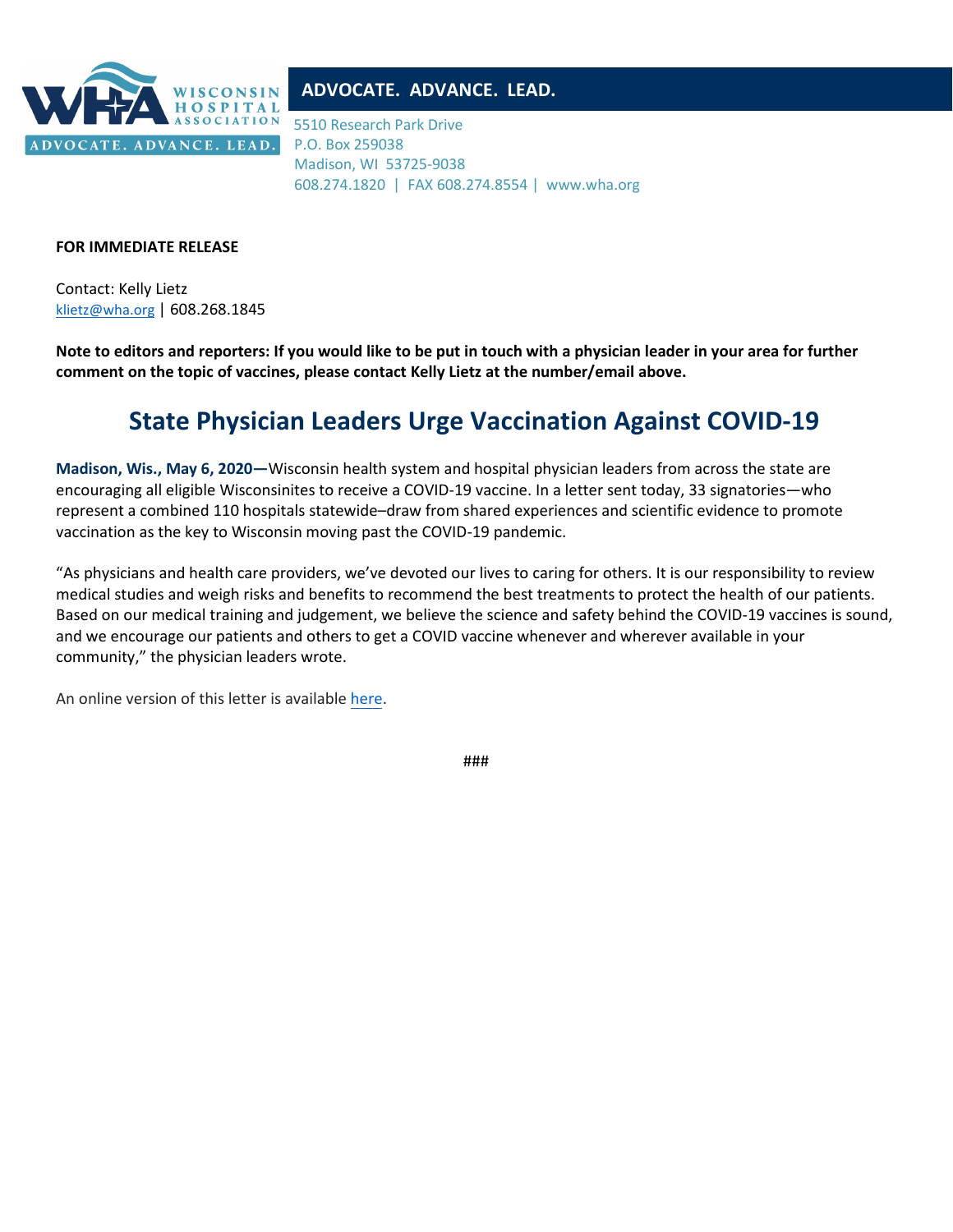## **Wisconsin Physician Leaders: Vaccination is Key to Moving Past COVID-19**

*The following important message on COVID-19 vaccinations is made on behalf of physician chief medical officers of Wisconsin health systems and hospitals.*

COVID-19 has been with us now for more than a year. We've been through a lot together—illness, death, economic hardship and the disruption of the lives we cherish, including the close personal interactions that we as humans need to thrive. And while we've shown collective resolve in fighting the disease and adapting to its threat, what we all really crave is getting back to the people and things we miss. Vaccines offer us precisely that hope.

As physicians and health care providers, we've devoted our lives to caring for others. It is our responsibility to review medical studies and weigh risks and benefits to recommend the best treatments to protect the health of our patients. Based on our medical training and judgement, we believe the science and safety behind the COVID-19 vaccines is sound, and we encourage our patients and others to get a COVID vaccine whenever and wherever available in your community.

The dramatic rise of COVID cases in Wisconsin in late 2020 posed many threats to our state and its people. Wisconsinites responded appropriately by adopting recommended mitigation behaviors wearing masks, social distancing and washing hands—and successfully reversed the COVID surge. And yet, COVID remains with us, stubbornly so. Vaccination offers us the best chance to continue reducing COVID's grip on our daily lives.

Our voices, we hope, will provide encouragement to anyone who has questions about the COVID-19 vaccine. Important, too, are the perspectives of those you know, love and trust who have sought and safely received a COVID-19 vaccine. Why did they do so? What future are they looking forward to now that they are protected against contracting or being severely sickened by COVID? We hope you will join them and us on this path back to the activities and togetherness we long for.

**Christopher G Green, MD** Chief Medical Officer Wisconsin Hospital Association

**Gregory Brusko, DO, MMM, FACOS** Chief Clinical Officer Ascension Wisconsin

**Cynthia Lasecki, MD, FAAFP** Chief Medical Officer Bellin Health System

**Gary Stuck, DO, FAAFP** Chief Medical Officer Advocate Aurora Health

**Ryan Andrews, MD** Chief Medical Officer Aspirus Wausau Hospital

**Esteban Miller, MD** Chief Medical Officer Black River Memorial Hospital, Inc. **John Misa, MD** Interim Chief Medical Officer Allina Health System

**Brian Johnson, MD, FACP** Chief Medical Officer Aurora BayCare Medical Center

**Blaise P Vitale** Family Physician Burnett Medical Center